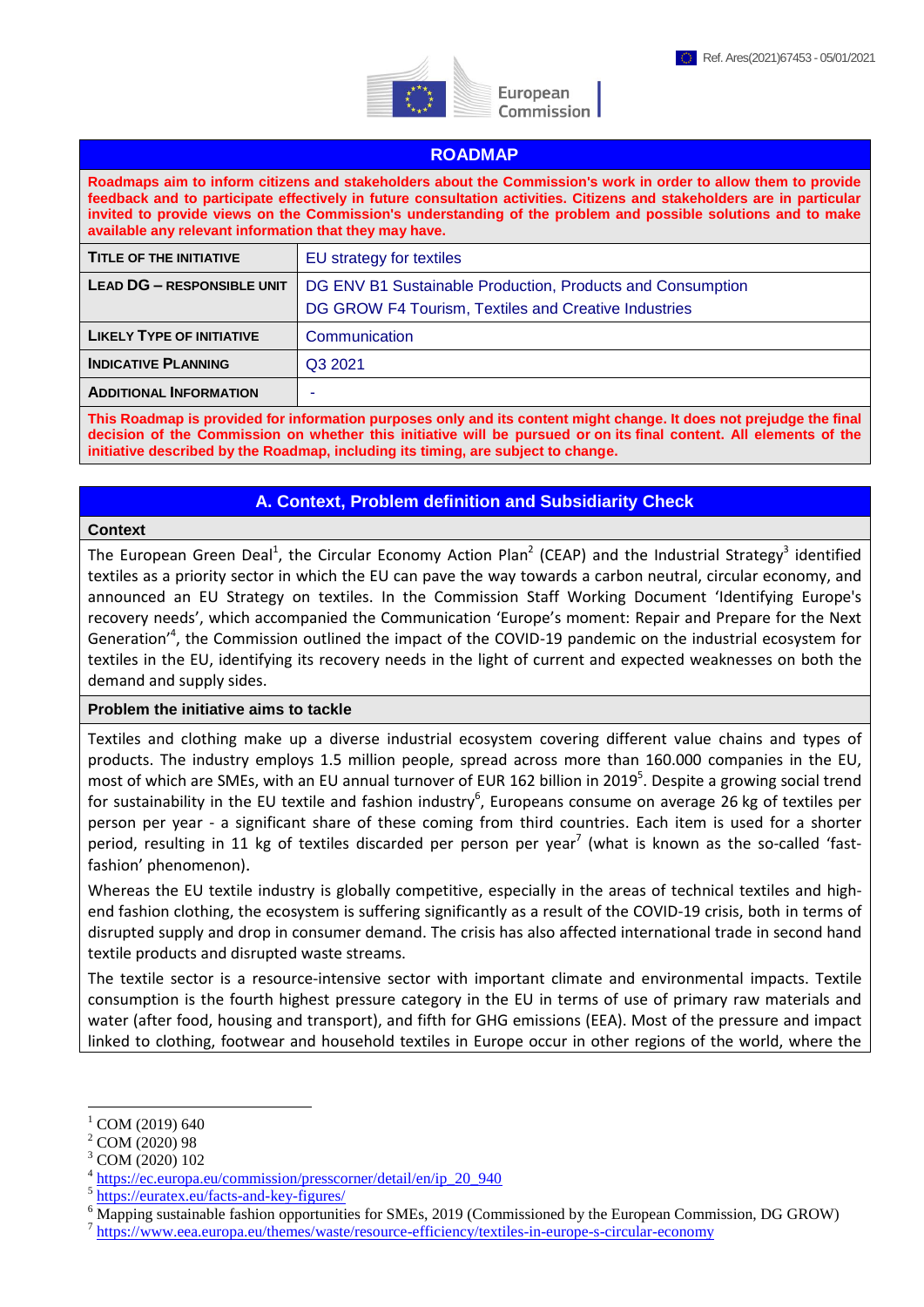majority of production takes place. Moreover, it is estimated that less than 1% of all textiles worldwide are recycled into new textiles<sup>8</sup>. The presence of substances of concern hampers future high quality recycling and pollutes water and soil, and textile waste collection rates and recycling capacities are low to medium in the EU.

Besides their impact on the environment, textile value chains are recognised as being long, globalised and diverse. As a result, the European textile and clothing industry faces an uneven playing field due to the often lower production costs and environmental and social standards in place in third countries. They find it challenging to prove that their products are produced under acceptable environmental and working conditions. The textile sector also suffers from skill gaps, shortages and mismatches due to the often rapid technological changes taking place that require international workforces to continuously re-adapt.

## **Basis for EU intervention (legal basis and subsidiarity check)**

Boosting the sustainability of the sector and addressing the challenges brought about by the COVID-19 crisis are EU wide concerns, in which the stakes in terms of cross border pollution effects and impact on the internal market are high.

In order to address this, a coordinated and harmonised response at EU level will be needed to address structural weaknesses regarding textile waste collection, sorting and recycling in the Member States, and to strengthen capacity both of the industry and public authorities. Since the textile sector is highly globalised, fragmented action at national and local level will be insufficient to drive change.

A lack of EU action would undermine effective environmental protection across the EU, as well as the possibility of creating a level playing field for textile businesses in and outside the EU. The proper functioning of the internal market would also be at risk. Finally, failure to act would run counter to the strong demand from stakeholders in recent years to develop a sustainable textiles approach at EU rather than at national level.

Subsidiarity will be duly considered for any legislative action that derives from this strategy, in accordance with the better regulation guidelines

# **B. What does the initiative aim to achieve and how**

The aim of the initiative is to set in place a comprehensive framework to create conditions and incentives to boost the competitiveness, sustainability and resilience of the EU textile sector, taking into account its strengths and vulnerabilities, after a long period of restructuring and delocalisation, and addressing its environmental and social impacts. It will ensure coherence and complementarity with initiatives under the European Green Deal, the Circular Economy Action Plan, the Industrial Strategy and the Chemicals Strategy for Sustainability<sup>9</sup>.

The initiative will facilitate and encourage an optimal use of the recovery plan<sup>10</sup> and sustainable investments, in particular in production processes, design, new materials, new business models, infrastructure and capacity. Support to technologies, including through digitalisation, related to innovative textiles, tackling the release of microplastics, manufacturing and recycling processes will contribute to the digital and green transition.

To boost the EU market for sustainable and circular textiles, the initiative might consider setting targets to significantly step up reuse and recycling efforts as well as green public procurement in the EU. These objectives will be considered through a structured engagement with the industrial ecosystem and other stakeholders (i.e. research and innovation, consumer associations, investment companies, Member States, civil society), to allow for their swifter achievement, and to contribute to monitoring subsequent implementation of the initiative.

The initiative will propose actions to make the textile ecosystem fit for the circular economy, addressing weaknesses regarding sustainable production, sustainable lifestyles, presence of substances of concern, improving textile waste collection and recycling in the Member States as well as capacity building (also for skills).

The initiative will do so by identifying textile-specific and horizontal actions along the whole value chain. Taking into account the preparation of the Sustainable Products Initiative<sup>11</sup>, the initiative will underline possible approaches for improving design for sustainability (ensuring the uptake of secondary raw materials and tackling the presence of hazardous chemicals, among others), facilitating its future implementation. The initiative will also propose actions to promote more sustainable production processes.

<sup>1</sup> <sup>8</sup> [https://www.ellenmacarthurfoundation.org/assets/downloads/publications/A-New-Textiles-Economy\\_Full-Report.pdf](https://www.ellenmacarthurfoundation.org/assets/downloads/publications/A-New-Textiles-Economy_Full-Report.pdf)

COM (2020) 667

<sup>10</sup> COM (2020) 456

<sup>&</sup>lt;sup>11</sup> <https://ec.europa.eu/info/law/better-regulation/have-your-say/initiatives/12567-Sustainable-products-initiative>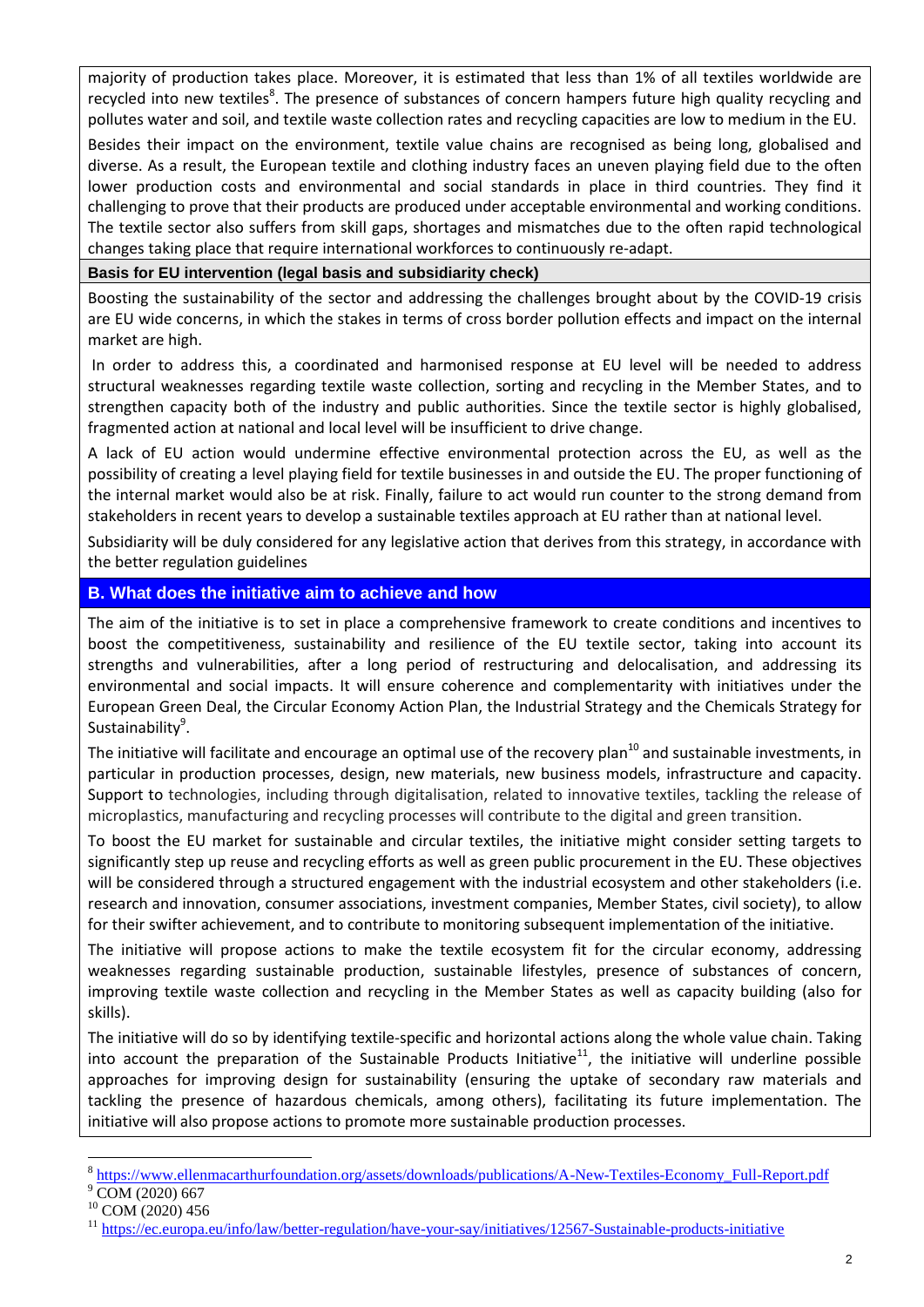In addition, the initiatives will look into supporting more sustainable lifestyles, for instance by incentivising 'product as a service' and other sustainable business models. The initiative will promote voluntary approaches such as the EU Ecolabel and look into maximising the synergies within the New Consumer Agenda<sup>12</sup> and the Bauhaus initiative.

The role of extended producer responsibility in promoting sustainable textiles and treatment of textile waste in accordance with the waste hierarchy will also be considered, and the implementation of the legal obligation to introduce separate collection of waste textiles by  $2025^{13}$  will be supported.

Finally, the initiative will explore how to reinforce the protection of human rights, environmental duty of care and due diligence across value chains, including improving traceability and transparency. It will steer international cooperation and partnerships, including aid for trade, towards more sustainable consumption and production patterns, including in terms of land and water use and the use of chemicals.

# **C. Better regulation**

**Consultation of citizens and stakeholders** 

Stakeholders in the textile ecosystem have been very active in recent years and have shown keen interest and commitment to making the industry more sustainable. Their willingness to developing new business, behavior and consumption models are therefore of particular importance and value.

Stakeholders to be consulted will include all industry players including: fibre, yarn, fabric or clothing manufacturers, SMEs and global companies, suppliers, retailers, service providers, collectors, sorters, recyclers, research and innovation centres and other stakeholders such as public authorities, consumers and consumer associations or civil society. Consultation activities will reach out to and engage with industry and other stakeholders, including by organising workshops, (tele)conferences, and holding a 12 weeks public consultation which will be published on 'Have Your Say' portal<sup>14</sup>. Further consultation activities could include setting up a structured engagement within the textile ecosystem.

# **Evidence base and data collection**

Several studies, policy papers and other resources exist or are in preparation that can serve as input for this initiative.

Recent studies and initiatives published include:

- A New Textiles Economy: Redesigning fashion's future<sup>15</sup> (Ellen MacArthur Foundation)
- Textiles in Europe's circular economy (EEA briefing)<sup>16</sup>
- ECAP Summary Report 2019 Driving circular fashion and textile<sup>17</sup>
- Circular Fashion and textile producing countries (Ecopreneur)<sup>18</sup>
- Recycled post-consumer textiles an industry perspective (results EU Project Fibersort)<sup>19</sup>
- Circular Economy in the Textile Sector (Study for the German Federal Ministry for Economic Cooperation and Development  $(BMZ)^{20}$
- Behavioural Study on Consumers' Engagement in the Circular Economy<sup>21</sup>
- Model of circular business ecosystem for textiles (VTT Technical Research Centre of Finland Ltd)<sup>22</sup>
- Fair and Sustainable Textiles, European civil society strategy for sustainable textiles, garments, leather and footwear $^{23}$

1

<sup>14</sup> <https://ec.europa.eu/info/law/better-regulation/have-your-say>

<sup>17</sup> http://ww<u>w.ecap.eu.com/</u>

<sup>12</sup> COM (2020) 696

<sup>&</sup>lt;sup>13</sup> Waste Framework Directive 2008/98/EC as amended by Directive (EU) 2018/851.

<sup>&</sup>lt;sup>15</sup> <https://www.ellenmacarthurfoundation.org/publications/a-new-textiles-economy-redesigning-fashions-future>

<sup>&</sup>lt;sup>16</sup> <https://www.eea.europa.eu/themes/waste/resource-efficiency/textiles-in-europe-s-circular-economy>

<sup>18</sup>[https://ecopreneur.eu/wp-content/uploads/2020/02/EcopreneurEU-Research-Note-on-Circular-Fashion-Impacts-26-2-](https://ecopreneur.eu/wp-content/uploads/2020/02/EcopreneurEU-Research-Note-on-Circular-Fashion-Impacts-26-2-2020.pdf) [2020.pdf](https://ecopreneur.eu/wp-content/uploads/2020/02/EcopreneurEU-Research-Note-on-Circular-Fashion-Impacts-26-2-2020.pdf)

<sup>&</sup>lt;sup>19</sup> <https://www.nweurope.eu/media/9453/wp-lt-32-fibersort-end-markets-report.pdf>

<sup>&</sup>lt;sup>20</sup> [https://www.adelphi.de/en/system/files/mediathek/bilder/GIZ\\_Studie\\_Kreislaufwirtschaft\\_Textilsektor\\_2019\\_final.pdf](https://www.adelphi.de/en/system/files/mediathek/bilder/GIZ_Studie_Kreislaufwirtschaft_Textilsektor_2019_final.pdf)

<sup>&</sup>lt;sup>21</sup> [https://ec.europa.eu/info/sites/info/files/ec\\_circular\\_economy\\_final\\_report.pdf](https://ec.europa.eu/info/sites/info/files/ec_circular_economy_final_report.pdf)

<sup>&</sup>lt;sup>22</sup> <https://circulareconomy.europa.eu/platform/sites/default/files/model-of-circular-business-ecosystem-for-textiles-11-2017.pdf>

<sup>&</sup>lt;sup>23</sup> <https://fairtrade-advocacy.org/wp-content/uploads/2020/04/Civil-Society-European-Strategy-for-Sustainable-Textiles.pdf>